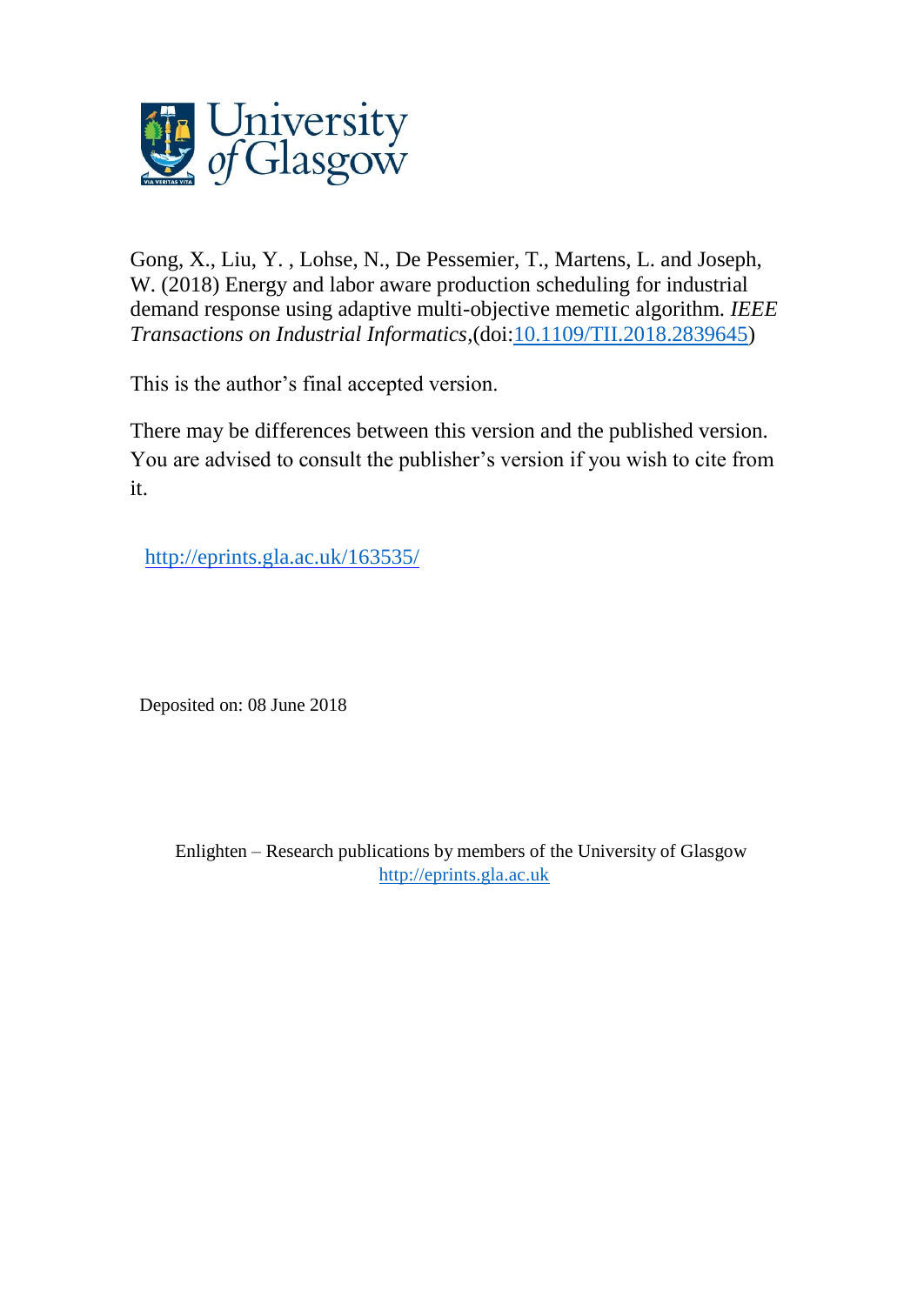# Energy- and Labor-Aware Production Scheduling for Industrial Demand Response Using Adaptive Multiobjective Memetic Algorithm

Xu Gong, Ying Liu, Niels Lohse, *Member, IEEE*, Toon De Pessemier, Luc Martens, *Member, IEEE*, and Wout Joseph, *Senior Member, IEEE*

*Abstract***—Price-based demand response stimulates factories to adapt their power consumption patterns to time-sensitive electricity prices, so that a rise in energy cost is prevented without affecting production on the shop floor. This paper introduces a multiobjective optimization (MOO) model that jointly schedules job processing, machine idle modes, and human workers under real-time electricity pricing. Beyond existing models, labor is considered due to a common trade-off between energy cost and labor cost. An adaptive multiobjective memetic algorithm (AMOMA) is proposed to fast converge toward the Pareto front without loss in diversity. It leverages feedback of cross-dominance and stagnation in a search and a prioritized grouping strategy. In this way, adaptive balance remains between exploration of the nondominated sorting genetic algorithm II (NSGA-II) and exploitation of two mutually complementary local search operators. A case study of an extrusion blow molding process in a plastic bottle manufacturer and benchmarks demonstrate the MOO effectiveness and efficiency of AMOMA. The impacts of production-prohibited periods and relative portion of energy and labor costs on MOO are further analyzed, respectively. This method was further generalized in a multi-machine experiment. The common trade-off relations between the energy and labor costs as well as between the makespan and the sum of the two cost parts were quantitatively revealed.** 

*Index Terms***—Demand-side management, evolutionary computation, intelligent manufacturing systems, multiobjective optimization, scheduling** 

# **NOMENCLATURE**

| $C_{max}$       | Makespan of the entire production                                                                                                               |
|-----------------|-------------------------------------------------------------------------------------------------------------------------------------------------|
| $CC_i$          | Electricity cost for performing the $i$ -th changeover                                                                                          |
| CI <sub>i</sub> | Electricity cost for performing the $i$ -th idling                                                                                              |
| $CJ_i$          | Electricity cost for processing the $i$ -th job                                                                                                 |
| D               | Duration of the electricity pricing slot                                                                                                        |
| $D_{\rm{poff}}$ | Duration of powering off a machine                                                                                                              |
| D.              | Duration of machine power state $s$                                                                                                             |
|                 |                                                                                                                                                 |
|                 | $\mathbf{V}$ . $\mathbf{C}$ and in the $\mathbf{C}$ defined in $\mathbf{C}$ . $\mathbf{C}$ is the contribution of $\mathbf{C}$ and $\mathbf{C}$ |

X. Gong was with the Department of Information Technology, Ghent University, Belgium. He is now with the Department of Machine Intelligence Technology, DAMO Academy, Alibaba Group, Hangzhou, China (e-mail: xu.gong@outlook.com).

Ying Liu is with the School of Engineering, University of Glasgow, Glasgow, U. K. (e-mail: ying.liu@glasgow.ac.uk).

Niels Lohse is with the Wolfson School of Mechanical, Electrical and Manufacturing Engineering, Loughborough University, Loughborough, U. K. (e-mail: n.lohse@lboro.ac.uk).

T. De Pessemier, L. Martens, and W. Joseph are with the Department of Information Technology, Ghent University, Belgium (e-mail: toon.depessemier@ugent.be;luc1.martens@ugent.be; wout.joseph@ugent.be).

| $DC_i$             |                                                                            |
|--------------------|----------------------------------------------------------------------------|
|                    | Duration of the <i>i</i> -th machine changeover                            |
| $DJ_i$             | Duration of processing job with $IDj$                                      |
| DT                 | Common due time of all jobs                                                |
| $EP_{ts}$          | Electricity price on ts-th time slot                                       |
| $ETC_i^n$          | End time $(\delta t)$ of <i>n</i> -th subpart of <i>i</i> -th changeover   |
| $ETJ_i^n$          | End time $(\delta t)$ of <i>n</i> -th subpart of <i>i</i> -th job          |
| $ETSC_i^n$         | End time (pricing slots) of $n$ -th subpart of $i$ -th                     |
|                    | changeover                                                                 |
| $ETSI_i^n$         | End time (pricing slots) of $n$ -th subpart of $i$ -th job                 |
| $N_J$              | Number of jobs to be scheduled                                             |
| $N_f$              | Number of first generations without exploitation                           |
| $NSC_i$            | Number of subparts of the <i>i</i> -th changeover                          |
| $NSJ_i$            | Number of subparts of the <i>i</i> -th job                                 |
| $P_p$              | Power of the machine power state 'Production'                              |
| $P_{S}^{t}$        | Power of the machine power state s at time $t$ (in $\delta t$ )            |
| p t                | Type of personnel required in shift sh                                     |
| $S_c$              | Sequence of power states for a machine changeover                          |
| S <sub>o</sub>     | Sequence of power states for switching to, staying at,                     |
|                    | and recovering from off between contiguous jobs                            |
| $S_{ts}$           | Tabu search step on the scheduling time horizon                            |
| sh                 | Labor shift corresponding to time $t$ (in $\delta t$ )                     |
| <i>SHIFT</i>       | Labor shift types on a weekday or a weekend day                            |
| $\mathop{SI_{ij}}$ | $SI_j$ following the <i>i</i> -th job                                      |
| $SI_i$             | Sequence of power states for switching to, staying at,                     |
|                    | and recovering from the $j$ -th machine idle mode                          |
| $STC_i^n$          | Start time $(\delta t)$ of <i>n</i> -th subpart of <i>i</i> -th changeover |
| $STJ_i^n$          | Start time $(\delta t)$ of <i>n</i> -th subpart of <i>i</i> -th job        |
| $STSC_i^n$         | Start time (pricing slots) of $n$ -th subpart of $i$ -th                   |
|                    | changeover                                                                 |
| $STSI_i^n$         | Start time (pricing slots) of $n$ -th subpart of $i$ -th job               |
| t                  | Absolute time or clock time                                                |
| ТC                 | Total cost of the production load                                          |
| <b>TEC</b>         | Total energy cost of the production load                                   |
| <b>TLC</b>         | Total labor cost of the production load                                    |
| $T_{max}$          | Maximal number of stagnated generations                                    |
| $T_r$              | Common release time of all jobs                                            |
| $W_{sh}^{pt}$      | Labor wage of the $pt$ in the $sh$                                         |
| $\delta sh$        | Duration of one labor shift                                                |
| $\delta t$         | Scheduling time slot                                                       |
| λ                  | Binary production-prohibited period indicator                              |
| $\theta^{pt}_{sh}$ | Boolean indicator for the $pt$ in the $sh$                                 |
| $\beta_{ts}$       | Binary time slot indicator                                                 |
| π                  | Job sequence                                                               |
|                    |                                                                            |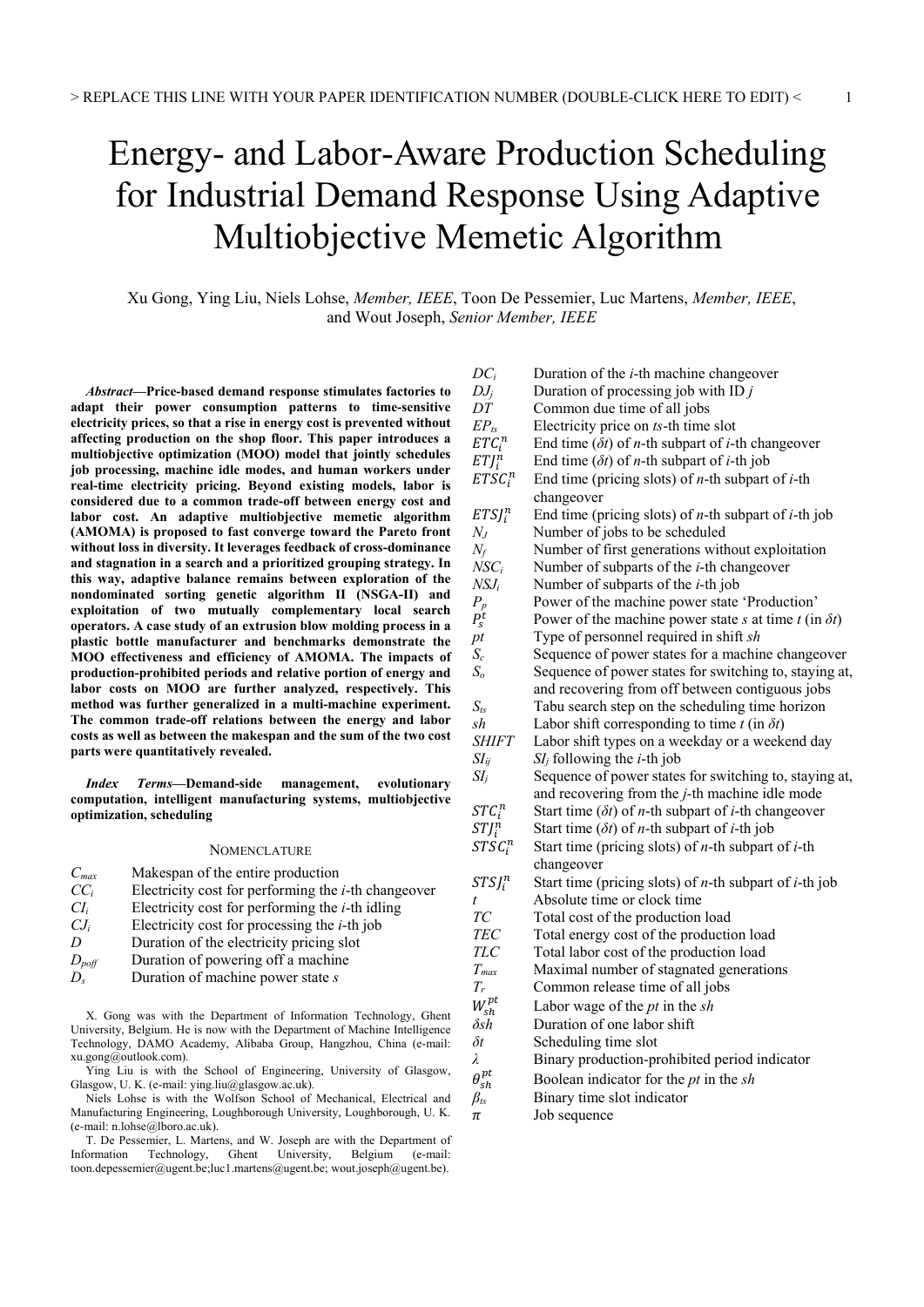# I. INTRODUCTION

rice- or time-based demand response (DR) stimulates end Price- or time-based demand response (DR) stimulates end<br>users to adapt their electricity consumption patterns to timesensitive electricity prices. In this way, end users could possibly reduce their energy cost and the grid stability can be enhanced by a better-balanced demand-supply [1]. The price-based DR has focused on the residential domain, such as scheduling electrical loads of household appliances [2] together with electric vehicles under real-time electricity pricing [3]. It recently penetrates the manufacturing industry, which is a major electricity consumer. The industrial price-based DR can be realized by energy-aware scheduling of production processes [4-6]. These methods perform production load/job shifting under real-time electricity pricing, while setting machines to off or standby modes during inactive periods.

In the residential DR [2, 3], household appliances, e.g., a dishwasher and a washing machine, can automatically perform the scheduled operations without human interventions. Comparatively, the human worker remains an indispensable factor on the shop floor, though robots are introduced to automate production to different degrees in factories [7]. It is then of practical significance to jointly schedule human workers and machine operations when factories perform the industrial DR for economical production. Unfortunately, the existing methods widely ignore the interdependence of energy and labor costs [8]. Shifting production loads from a day to a night or a weekend for energy cost reduction is usually compromised by an increased labor wage and thus a rising labor cost [9-11]. Consequently, the overall production cost may risk to rise.

According to the authors' cost breakdown of a plastic bottle manufacturer, which has a number of independent extrusion blow molding (EBM) machines, the labor cost is over 3 times higher than the energy cost. As a result, the former is much more sensitive to load shifting than the latter. Though the portion of two cost parts differs on a case-by-case basis, it is of economic benefits to jointly consider both energy and labor costs in production scheduling for the industrial DR, and study it as a multiobjective optimization problem (MOP), instead of only integrating energy awareness in conventional production scheduling algorithms in most existing studies.

Both electricity and labor costs were considered in the optimization of a multi-pass face milling process [11]. However, both costs were calculated using flat rates. These two cost parts were explicitly modeled in the flow shop scheduling problem under time-varying electricity and labor pricing [9]. Nevertheless, the following limitations are observed: (1) the labor rate does not vary among workers; (2) the productionprohibited period, which is often introduced by the labor shift, and its constrained influence on production operations are not modeled; (3) the exhaustive search is a rude solution method with poor scalability. A similar problem was investigated in [10] in a single objective optimization manner. Consequently, the trade-off relations in these cost parts and other important production metrics were not quantified, besides the aforementioned ignorance of production-prohibited periods.

Multiobjective evolutionary algorithms (MOEAs) are practical to solve multiobjective production scheduling problems [12], as they are characterized by finding high-quality solutions in reasonable time, fitting the requirement of production scheduling [13]. Scalarization-based MOEAs [14] transform a MOP to a single objective optimization problem by summing weighted objectives in one fitness function. Nonetheless, it is problematic to assign proper weights for Pareto front (PF) approximation. Comparatively, dominationbased MOEAs have been widely proven to be effective, among which NSGA-II [15] is highly representative.

Beyond using a decent NSGA-II to produce nondominated solutions [16], recent studies hybrid with one or more local searches to accelerate the convergence rate toward the PF without loss in diversity [17]. While a genetic search explores the solution space for potential regions, a local search exploits these regions by incorporating domain-specific knowledge on how a solution can be further improved. Such a hybrid is named as a memetic algorithm (MA) [18]. In simple MAs, domain knowledge is only captured and incorporated once by human experts at the design phase. Adaptive MAs additionally integrate knowledge on how an instance of MA (MA on the fly) is self-reconfigurable to better suit the problem when a search progresses [19]. Compared to employing MAs for many unconstrained optimization problems, few studies tackled multiobjective constrained problems by adaptive MAs [19, 20].

This paper proposes an adaptive multiobjective MA (AMOMA) based on the NSGA-II to optimize an integrated energy- and labor-aware production scheduling model under real-time electricity pricing. The contributions of this paper are threefold. (1) Compared to existing energy-aware production scheduling models, the proposed model additionally considers the labor type and quantity, the work shift, as well as the production-prohibited periods. This makes industrial load shifting more realistic. (2) The proposed AMOMA synergistically integrates in the NSGA-II convergence- and diversity-oriented tabu searches (TSs), respectively. It further adaptively coordinates the exploration and the exploitation during a search. (3) A case study on an EBM machine is performed. Using empirical data and extensive benchmarks, the proposed AMOMA are proven to achieve fast PF approximation while preserving diversity for this highlyconstrained MOP.

#### II. ENERGY- AND LABOR-AWARE SCHEDULING MODEL

The problem is to perform cost-effective production scheduling before a due time (*DT*) and under real-time pricing (RTP) as well as the time-varying labor wage, aiming to minimize the following bi-objectives:

$$
\min_{\pi, STJ_i^n, s, pt, sh} (TC, C_{max}), \text{where } TC = TEC + TLC \tag{1}
$$

where the total cost (*TC*) comprises the total energy cost (*TEC*) and the total labor cost (*TLC*). While the existing relevant models focus on enabling energy awareness in scheduling, energy- and labor-related decision variables are integrated in this model: (1) the job sequence  $(\pi)$ , (2) the job start time  $(STJ_i^n)$  considering the production-prohibited periods which may split a job into multiple subparts, (3) the machine power states (*s*), (4) the number of each type of personnel (*pt*), and (5)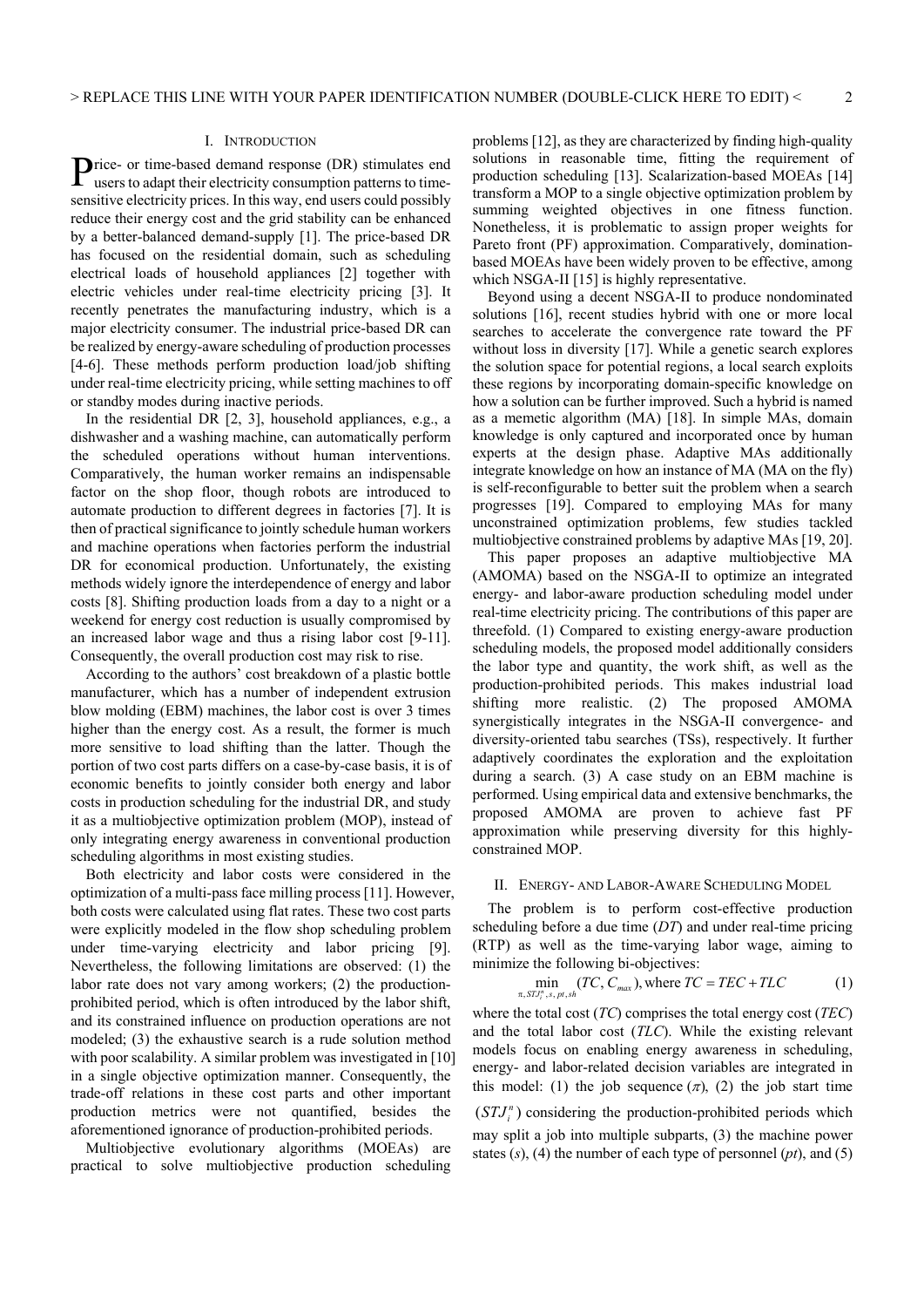the labor shift (*sh*).  $\pi$  and  $STJ_i^n$  define job sequencing and timing, respectively; *s* assigns machine power states for job processing and idling (off and standby) between jobs; both *pt* and *sh* are adaptively determined according to the scheduled production. This integrated decision making is crucial to reduce the overall production cost, without neglecting the dependency between the *TEC* and the other important production metrics.

The production cost often consists of the machine depreciation cost, the material cost, the energy cost, the labor cost. It should be minimized in order to maximize the profit of a manufacturer. The number, type, release time, and due time of production jobs, which are predetermined by production planning [21], are the input variable for this scheduling problem. Therefore, the machine depreciation is considered as a fixed cost on the fixed short scheduling horizon with the fixed amount of production. The material cost increases linearly with the amount of production and cannot be influenced by the manufacturer [9]. Comparatively, the energy and labor costs are the key production cost parts whose variance is directly linked to the production. As a result, this energy- and labor-aware production scheduling problem enables profit maximization.

Compared to the prevalent residential DR studies [2, 3] that basically determine the simple operations (on/off) of household appliances in each scheduling time slot, this industrial DR model has threefold contributions. (1) Besides the decisionmaking of multiple machine operations (processing, on, off, and multiple idle modes), it integrates job sequencing and timing as well as human worker and labor shift planning. (2) The time granularity is reduced (second-scale or even smaller) for finergrained scheduling and analytics. (3) A complete state-based energy model is employed for a more realistic consideration of the energy consumption behavior of a machine.

## *A. Total Labor Cost (TLC)*

The *TLC* depends on *sh* and calculated by Eq. (2), where a labor wage  $W_{\alpha h}^{\bar{p}i}$  is determined by the types of both personnel and shift. If a *pt* is required by an involved power state, it is included in the corresponding shift (i.e.,  $\theta_{sh}^{pt} = 1$ ). Otherwise,  $\theta_{sh}^{pt} = 0$ . Therefore, a human worker is paid based on the occupied shifts. While a scheduling time span is divided into a number of shifts, the *TLC* is accumulated over these shifts and the human workers arranged in each shift.

$$
TLC = \sum_{sh=ST}^{DT} \sum_{pt \in PT} \left( W_{sh}^{pt} \Theta_{sh}^{pt} \right) \tag{2}
$$

The duration of a shift (*δsh*, in hours) is defined in Eq. (3). While *δsh* remains constant, the shift types in a day (*SHIFT*) depend on the time in a day as well as weekdays and weekends.

$$
\delta sh = 24 \text{SHIFT} \tag{3}
$$

The purpose of this labor model is to plan the type and the number of human workers in each shifts, so as to enable the total labor cost-involved multiobjective optimization. Therefore, it is assumed that there are sufficient human workers. Specific labor factors, which can be further integrated to this labor model, are not considered, e.g., consecutive shifts for the same worker.

# *B. Total Energy Cost (TEC)*

Under RTP, the electricity price varies across pricing time slots, but stays constant within each slot (*D*). Consequently, the *TEC* varies with load shifting. It comprises the energy cost for processing jobs, as well as performing machine changeovers and idling between jobs, as formulated in Eq. (4).

$$
TEC = \sum_{i=1}^{N_J} CJ_i + \sum_{i=1}^{N_J-1} \left( CC_i + CI_i \right) \tag{4}
$$

As described by Eq. (5), the energy cost for the *i*-th job (*CJi*) includes that for processing each subpart of this job if one or more production-prohibited periods split this job into multiple subparts ( $\lambda = 1$ ), and that for the *NSC<sub>i</sub>*-1 machine power-off&on operations if  $\lambda = 1$ . A job has only one subpart if  $\lambda = 0$ . This calculation method analogously applies to the energy cost for the *i*-th changeover (*CCi*) in Eq. (6).

$$
CI_{i} = \sum_{n=1}^{NSJ_{i}} \sum_{ts=STSI_{i}^{n}} E P_{is} \left( \sum_{t=STJ_{i}^{n}}^{ETS_{i}^{n}} \beta_{ts} P_{p} t \right)
$$
  
+  $\lambda \sum_{n=1}^{NSJ_{i}-1} \sum_{ts=STSI_{i}^{n}}^{ETSI_{i}^{n}} E P_{is} \left( \sum_{t=ETJ_{i}^{n}}^{STJ_{i}^{n+1}} \sum_{s \in S_{s}} \beta_{ts} P_{s}^{t} t \right),$  (5)  
 $i \in [1, 2, ..., N_{J}]$   

$$
CC_{i} = \sum_{n=1}^{NSC_{i}} \sum_{ts=STSC_{i}^{n}}^{ETSC_{i}^{n}} E P_{is} \left( \sum_{t=STC_{i}^{n}}^{ETC_{i}^{n}} \sum_{s \in S_{c}} \beta_{ts} P_{s}^{t} t \right)
$$
  
+  $\lambda \sum_{n=1}^{NSC_{i}-1} \sum_{ts=STSC_{i}^{n}}^{ETSC_{i}^{n}} E P_{is} \left( \sum_{t=ETC_{i}^{n}}^{STC_{i}^{n+1}} \sum_{s \in S_{s}} \beta_{ts} P_{s}^{t} t \right),$  (6)  
 $i \in [1, 2, ..., N_{J} - 1]$ 

The energy cost for machine idling encompasses the period when a machine switches to and stays at one of multiple idle modes, and returns to production state, as defined in Eq. (7). More specifically, the *i*-th machine idling starts from the end of the last subpart of the *i*-th job  $(ETJ_i^{NSJ_i} \text{ or } ETSJ_i^{NSJ_i})$  and ends at the start of the first subpart of the following *i*-th changeover  $(STC<sub>i</sub><sup>1</sup>$  or  $STSC<sub>i</sub><sup>1</sup>$ ). The absolute time is mapped to the electricity pricing slot by Eqs. (8-9).

$$
CI_{i} = \sum_{\mu_{s} = ETSI_{i}^{NSU_{i}}}^{STSC_{i}^{1}} EP_{\mu} \left( \sum_{t = ETSI_{i}^{NSU_{i}}}^{STC_{i}^{1}} \sum_{s \in SI_{ij}} \beta_{ts} P_{s}^{t} t \right),
$$
  
  $i \in [1, 2, ..., N_{J} - 1]$  (7)

$$
\beta_{ts} = \begin{cases} 1, & \text{if } t \in [ts \cdot D, (ts+1) \cdot D) \\ 0, & \text{otherwise} \end{cases}
$$
 (8)

$$
ts = \lfloor (t - T_r) / D \rfloor, t \in [T_r, T_r + \delta t, ..., DT - \delta t, DT] \tag{9}
$$

#### *C. Job and Changeover*

Jobs can follow an arbitrary sequence with a common release time  $T_r$  and  $DT$ . Jobs may have different release and due times in more general scenarios. Nevertheless, this assumption is sufficient to enable job sequencing and timing, which are two essential decision variables even in these general scenarios. Due to the weekend production constraint introduced by the labor model, a job contains one or more sub-durations, as indicated in Eq. (10).

$$
DJ_j = \sum_{n=1}^{NSJ_i} \left( ETJ_i^n - STJ_i^n \right), \ i \in [1, 2, ..., N_J] \tag{10}
$$

The last subpart of the last job must be completed before *DT*, considering the duration to power off a machine (Eq. 11).

$$
ETJ_{N_J}^{NSJ_{N_J}} + D_{\text{perf}} \le DT, j \in [1, 2, ..., N_J]
$$
 (11)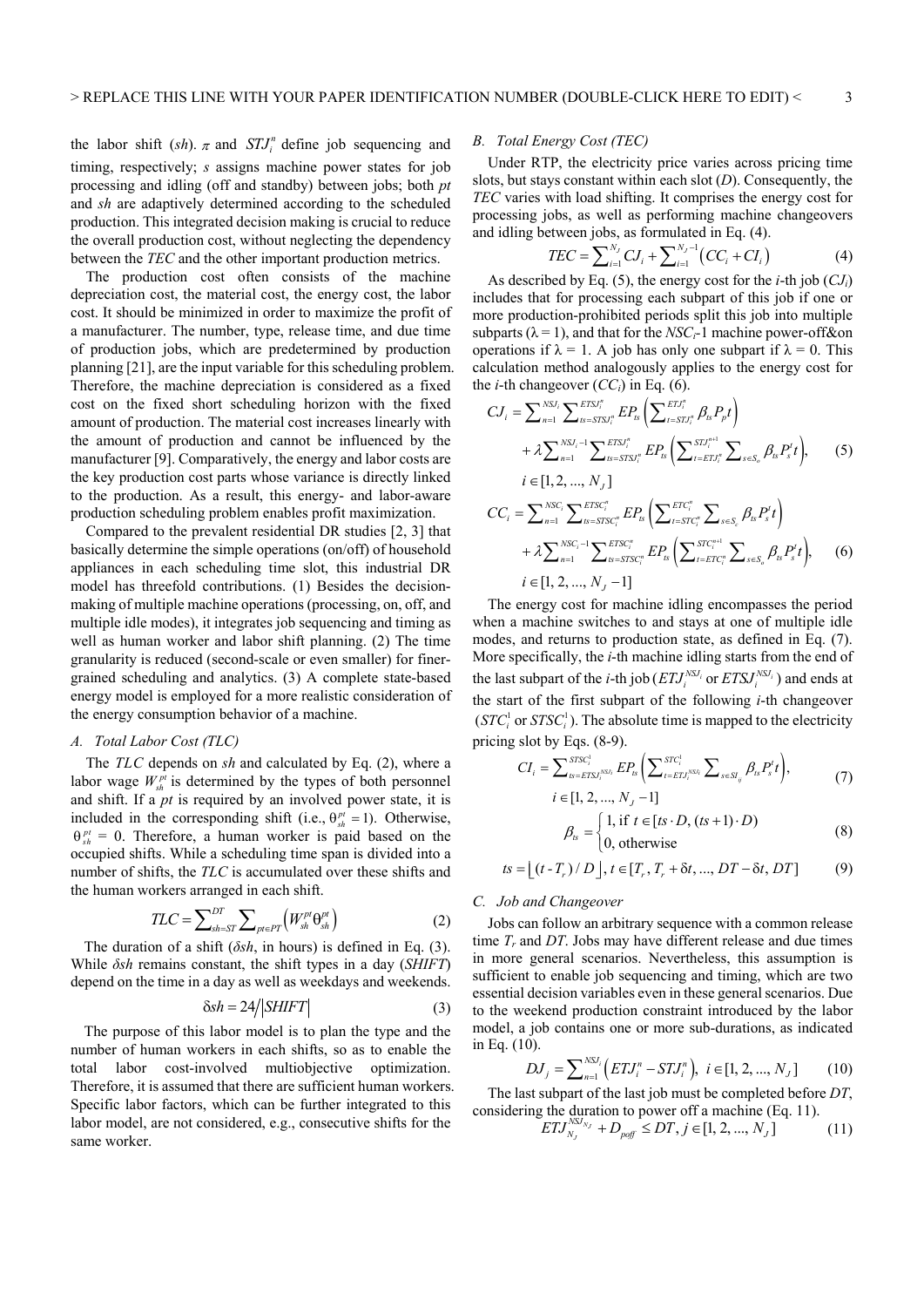

Fig. 1. Parallel time axes to synchronize electricity prices, jobs, shifts, power states, and machine operations in discrete-event simulation of a schedule.

As defined by Eq. (12), a changeover is required between adjacent jobs and starts right before the upcoming  $(i+1)$ -th job, i.e., the last subpart of the *i*-th changeover ends at the start time of the first subpart of the (*i*+1)-th job.

$$
ETC_i^{NSC_i} = STJ_{(i+1)}^1, i \in [1, 2, \dots, N_J - 1]
$$
 (12)

Analogously, the duration of a changeover is the sum of potentially multiple sub-durations, as described in Eq. (13).

$$
DC_i = \sum_{n=1}^{NSC_i} \left( ETC_i^n - STC_i^n \right), i \in [1, 2..., N_J - 1] \tag{13}
$$

## *D. Machine*

A machine is assumed to have sufficient material supply and have no breakdown in order to focus on static scheduling. For practical dynamic scenarios, e.g., shortage of material supply and machine failure during the execution of a production schedule, rescheduling is a common method [22]. However, the static scheduling techniques can be leveraged to enable the two popular rescheduling methods, i.e., full generation and repair of a schedule [22].

A machine cannot simultaneously process multiple jobs and does not allow preemption (Eq. 14). As formulated in Eq. 15, an idle mode is only applicable to an inter-job period that can accommodate it. Such an inter-job period is between the end of the last subpart of the *i*-th job  $(ETJ<sub>i</sub><sup>NSJ<sub>i</sub></sup>)$  and the start of the first subpart of the *i*-th changeover  $(STC_i^1)$ . If the production is prohibited during a period, the machine must stay off during this period, as indicated in Eq. (16). 1

$$
ETJ_i^{NSJ_i} \leq STJ_{(i+1)}^1, i \in [1, 2, \dots, N_J - 1]
$$
 (14)

$$
\sum_{s \in SI_{ij}} D_s \leq STC_i^{\,l} - ETJ_i^{NSJ_i}, i \in [1, 2, \dots, N_J - 1] \tag{15}
$$

$$
P_s^t = 0
$$
, if  $(\lambda = 1) \& (\forall t \in production-prohibited periods)$  (16)

## III. ADAPTIVE MULTIOBJECTIVE MEMETIC ALGORITHM

Considering the time-critical application of production scheduling under real-time pricing, a fixed time budget is given to the AMOMA, of which a practical value is 3 min [12]. This is fast in the sense that both RTP and labor shifts have hourbased granularities, such that machines and human workers may roughly have hour-based time to adjust to a new schedule which is adapted to the time-varying electricity prices and labor wage. However, this is challenging given the highly-



Fig. 2. One-point crossover where the number represents the job ID.

constrained MOP, a potentially huge solution space, and a preferred ordinary computer due to the cost issue.

## *A. Solution Encoding and Fitness Evaluation*

A schedule is encoded as a chromosome which has a sequence of jobs as genes. A gene is identified by job ID and contains decision variables for this job: start time, changeover before this job, and machine idle mode following this job.

Regardless of the fitness assignment strategy, an essential work of fitness evaluation is to fast calculate *TEC*, *TLC*, and *Cmax* of a solution, so more computation resources can be allocated to the search process. As finite state machines (automata) [6] enable discrete-event simulation, they fit this requirement. Once power data is collected from a machine, energy profiling is performed to get a complete set of power states with the corresponding power profile (averaged power and duration). *TEC* and *TLC* are accumulated with state retention and transition over time, while *Cmax* equals the time when the entire production is completed. The triggering events for power state transition include "power on/off the machine", "start production", and "select an idle mode", whose timestamps are assigned by a schedule.

A time-granule-based method is elaborated to synchronize various elements in discrete-event simulation of a schedule. As illustrated in Fig. 1, three parallel time axes with independent time granules are coupled. Time axis 1 synchronizes jobs and power states, where the time elapse is triggered by machine operations. Time axis 2 coordinates real-time electricity prices that can be obtained from the electricity spot market beforehand, with the time granule of pricing period. Time axis 3 matches labor shifts. Its time granule is the duration of a shift.

# *B. Exploration by Genetic Search*

The exploration framework employs the prevalent genetic search NSGA-II [15], which uses domination as the fitness assignment strategy. It searches for potential regions in the solution space without having to guarantee local optimum in each region. Thereby, exploration equals diversity preservation in AMOMA. As two local search operators are used (Sect. III-C2), the population size should stay sufficiently large (larger than that for pure exploration) to balance the computation resource for exploration and exploitation in a generation.

Several measures are taken on the crossover to preserve the diversity. First, parents are chosen via a binary tournament selection, preserving the diversity to the maximal extent. Second, a one-point crossover (Fig. 2) is employed, such that a solution can change the job sequence  $(\pi)$  combing partial sequences of parents. As *TEC*, *TLC*, and *Cmax* are sensitive to job shifting, crossover loci are randomly selected and offspring are randomly timed (without altering  $\pi$ ). Third, the crossover rate remains high to introduce sufficient recombination of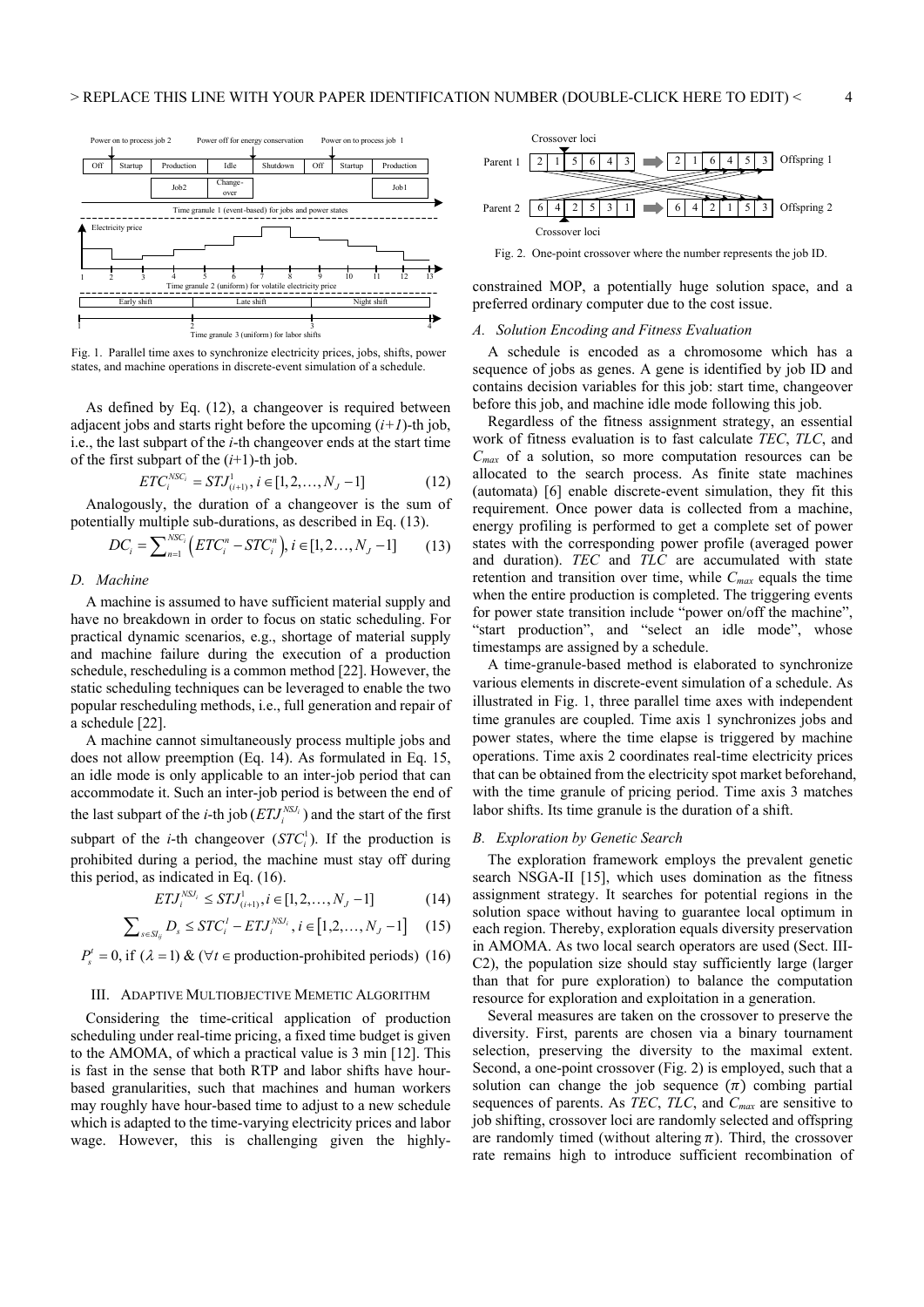|                                                                   |  |  | <b>TABLEI</b>                                                    |  |  |  |
|-------------------------------------------------------------------|--|--|------------------------------------------------------------------|--|--|--|
|                                                                   |  |  | ANALYSIS OF CONVERGENCE- AND DIVERSITY-ORIENTED TABU SEARCH (CTS |  |  |  |
| AND DTS) IN OPTIMIZING TOTAL COST $(TC)$ AND MAKESPAN $(C_{MAX})$ |  |  |                                                                  |  |  |  |
| Tabu search TC                                                    |  |  | $C_{max}$ Convergence Diversity Complexity <sup>b</sup>          |  |  |  |

CTS  $\downarrow$   $-{}^{a}$  or  $\downarrow$   $\uparrow$   $\downarrow$   $O(mn^{2})$ )

DTS ↑ ↓ <sup>–</sup> ↑ O(*mn*)<br><sup>a</sup> –: no impact. <sup>b</sup>*m*: number of time slots, *n*: number of jobs

solutions and thus a higher opportunity for the genetic search to enter diverse areas.

A swap mutation is used for a solution to switch two of its randomly selected jobs. The diversity is preserved by two measures. First, random timing is performed on all jobs after a mutation (without altering  $\pi$ ). Second, as a mutation follows a crossover, the mutation rate remains low, to maintain the effect of crossover and to avoid a pure random search.

Fully feasible solutions are produced to remove the need for repairing infeasible solutions. This is realized by assigning the start time of one job after another, according to the natural order of scheduled job positions. When timing a job, a random start time is generated from its maximal slack regarding the *DT*. Furthermore, redundancy is fully prevented to increase the diversity and also to reduce a waste of computation resources. A solution is considered redundant if it equals another in the multiobjective space. Reproduction is iteratively performed upon redundancy until it is removed.

## *C. Exploitation by Multiple Memes*

Memes are incorporated in the exploitation framework of AMOMA in two manners: preprocessing scheme and problemspecific local search operators. The former integrates a priori knowledge in population initialization, biasing the overall search from the start to promising regions. The latter is interwoven with genetic operators (Fig. 3) and leverages domain knowledge to refine selected solutions.

*1) Preprocessing:* Two dispatching rules, which match {1, RTP}|split|{*TEC*, *TLC*, *Cmax*}, introduce specialized solutions in initialization. (1) "As-early-as-possible": all jobs are joint and start from the beginning such that *Cmax* is minimized. (2) "As-late-as-possible": all jobs are joint and start late such that the last job ends at the *DT* and *Cmax* is maximized.

*2) Local Search Operators:* Two tabu search (TS) algorithms are proposed for local refinement: CTS and DTS. They are preferred over hill climbing, since they can escape a local optimum by temporarily accepting a deteriorated solution and potentially leading to a superior solution. They are mutually complementary by stimulating the convergence and diversity of nondominated solutions, respectively.

 To enable exploitation of all neighborhoods, a greedy termination criterion is defined: the longest free period is traversed, among free periods that are inter-job, and before and after the entire production. The TS step  $(S_{ts}, \text{basic time slot to})$ define a neighborhood structure) thus determines the shared portion of genetic and local searches in a fixed time budget.

A neighborhood structure in a CTS is built through backward moving a block of  $n (n \ge 1)$  contiguous jobs by one  $S_{ts}$ . In every TS iteration, blocks of jobs are constructed by starting from the first job and ending at every following job, restarting from the second job and ending at every following job, and so on until all possible neighbors are iterated. The best neighbor has the lowest *TC*, and the shortest *Cmax* if multiple neighbors have an



Fig. 3. Adaptive coordination of genetic search and two local search operators, i.e., convergence- and diversity-oriented tabu searches (CTS and DTS).

equal lowest *TC*. The aspiration criterion requires a neighbor to dominate at least one nondominated solution of the latest generation  $t$  ( $NS<sub>t</sub>$ ). It is a soft criterion during the progress of a CTS instance, by only filtering neighbors when at least one qualified neighbor exists. It is a hard criterion at the end of a CTS instance, to ensure that the refined solution actually improves the convergence of nondominated solutions. As a CTS naturally reduces *TC* without increasing *Cmax*, it enhances the convergence while losing the diversity (Table I) due to the concentration behavior of CTS.

In a DTS, a neighborhood structure is built via backward moving the last  $n (n \geq 1)$  contiguous jobs by one  $S_{ts}$ . The last job must be included to reduce *Cmax*. During each TS iteration, the best neighbor is the one that is not dominated by any other neighbors, and leads to the most evenly spread approximation set in case of multiple nondominated neighbors. The metric  $\Delta$ is used to indicate this evenness:

$$
\Delta = \frac{1}{d} \sqrt{\frac{1}{|NS_t|} \sum_{x_i \in NS_t} (d_i - \overline{d})^2}
$$
 (17)

where  $d_i$  is the Euclidean distance between solution  $x_i$  and its nearest neighbor in *NS*, and  $\overline{d}$  is the mean Euclidean distance. A smaller  $\Delta$  implies a higher extent of spread in NS.  $\Delta$  has a complementary role of the crowding distance in NSGA-II for diversity preservation. The former smoothens the approximated PF, whereas the latter produces distant or extreme solutions by preferring less-crowded regions. The aspiration criterion requires a neighbor to be neither dominated by nor equal to any latest nondominated solutions. Analogously, it is a soft and hard criterion during and at the end of a DTS instance, respectively. As a DTS reduces *Cmax* and increases *TC*, it enhances the diversity without influencing the convergence (Table I).

Fig. 3 depicts the synergy of genetic and local searches. The CTS is first applied after a genetic search. It contributes to the convergence of *NS*, while deteriorating the diversity (Table I). The DTS then compensates by improving the diversity, in order to prevent the premature convergence (Table I). Both TSs are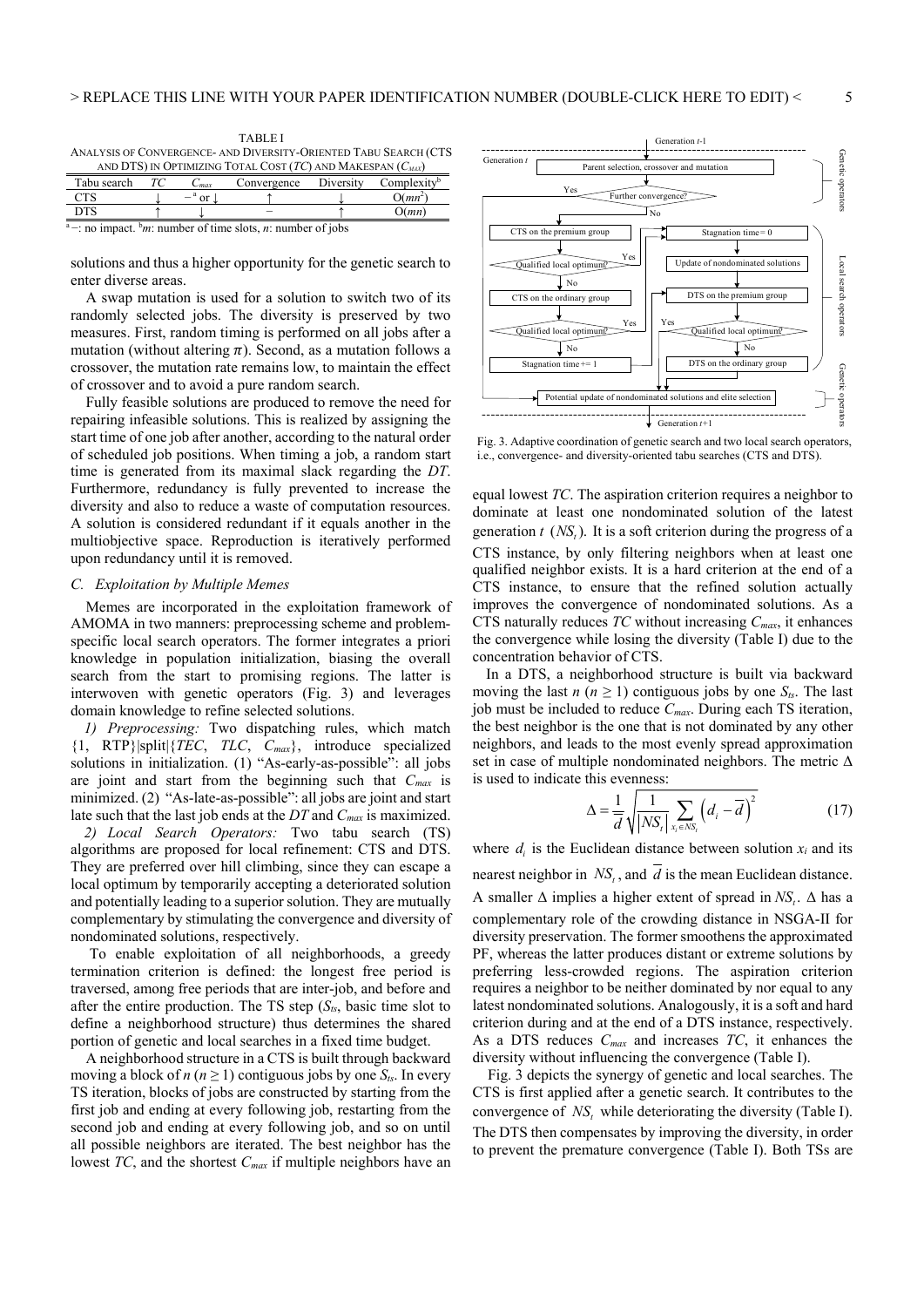

Fig. 4. Measured power data and power profile identification of three major energy consumers of an extrusion blow molding machine (from the top to the bottom: main system, hydraulic system, and extruder).



Fig. 5. Energy model of a continuous extrusion blow molding machine.

tabu list free. This is because they are mono-directional on the time span and intrinsically skip previously-visited solutions. A tabu list is thus no more needed to forbid the search direction.

#### *D. Adaptive Coordination of Genetic and Local Searches*

As preprocessing (Sect. III-C1) may lead to premature convergence upon the start of an entire search, local search operators are not utilized in the first  $N_f$  generations, where  $N_f$ controls the frequency of pure genetic search. Afterward, they are launched once *NS*, that are output by the genetic search stops converging compared to  $NS_{t-1}$  (nondominated solutions in the previous generation *t-*1). The cross-dominance metric λ [23] is employed to characterize this relative convergence:

$$
\lambda = \Lambda_t / (|NS_t| \cdot |NS_{t-1}|) \tag{18}
$$

where  $\Lambda$ , denotes the number of dominance occurrences obtained by pairwise comparing  $NS_t$  to  $NS_{t-1}$ .  $\lambda$  of zero indicates that  $NS<sub>t</sub>$  do not converge any more beyond  $NS<sub>t-1</sub>$ .

 Two groups of solutions with distinct priorities are designed as the initial solutions for local searches. A premium group includes  $NS_t$ . An alternative group contains  $|NS_t|$  solutions that are randomly selected from the rest population of generation *t* except NS. The rationale for this prioritized and equally-sized grouping is that it is more promising to exploit NS, and exploitation on dominated solutions may waste computation resources. The alternative group is only used when a local searcher cannot find any qualified local optimum based on the premium group. The alternative group thus introduces randomness and adaptively raises the frequency of refinement.

If the CTS cannot find a qualified local optimum based on both premium and alternative groups, the entire search is considered stagnated and the stagnation time  $(T_{stag})$  accordingly increases by one. The entire search terminates if  $T_{stag}$  reaches

TABLE II POWER PROFILE AND REQUIRED LABOR OF AN EXTRUSION BLOW

| <b>MOLDING MACHINE</b> |              |                |                                                         |  |  |
|------------------------|--------------|----------------|---------------------------------------------------------|--|--|
| State                  | Power $(kW)$ | Duration $(s)$ | Required personnel type                                 |  |  |
| Off                    |              | $\geq 0$       | None                                                    |  |  |
| Startup                | 3.51         | 442            |                                                         |  |  |
| Idle                   | 1.19         | $\geq 0$       |                                                         |  |  |
| Preheat                | 17.52        | 1395           | Operator                                                |  |  |
| PreheatIdle            | 8.15         | $\geq 0$       |                                                         |  |  |
| Proheat                | 16.95        | 810            |                                                         |  |  |
| ProheatIdle            | 9.00         | $\geq 0$       | Operator for powering up<br>Technician for a changeover |  |  |
| Production             | 46.35        | 17.92          | Operator, technician, packer,<br>and quality checker    |  |  |

the preset maximal stagnation time  $(T_{max})$  or the time budget is used up. Thereby,  $T_{max}$  may terminate an AMOMA instance before a time budget is used up, which provides room for an AMOMA instance to go even faster than the expectation.

#### IV. RESULTS AND DISCUSSIONS

The performance of AMOMA was validated in a case study of an EBM process in a plastic bottle manufacturer.

#### *A. Case Study: Extrusion Blow Molding Process*

The EBM machine comprises three major electricity consumers: main system, hydraulic system, and extruder. A Siemens PAC3200 power meter was installed on each of these consumers. Its sampling interval was 30 sec. Power data was sampled collected by a PLC (programmable logic controller) using the Modbus protocol. Fig. 4 shows the power data, where eight power states are identified: Off, Startup, Idle, Preheat, PreheatIdle, Proheat, ProheatIdle, and Production.

Consequently, the energy model of this EBM machine was established (Fig. 5). The operations above the transitional arrow in Fig. 5 should be performed by operators. When the machine is powered on, it goes through Startup, Idle, and Preheat, during which the plastic is heated in the barrel until 140 °C. It then stays at PreheatIdle and remains this temperature until an operator launches Proheat. Afterwards, the temperature of plastic rises between 140 °C and 200 °C, depending on the type of bottles to be produced. When the target temperature is achieved, the machine stays at ProheatIdle. Once a production command is given, it transitions to Production state.

The power profiles of this EBM machine and required labor per state are shown in Table II. The power profile of Production state does not depend on distinct types of bottles, as standard deviations of power and cycle time for producing different types of bottles only occupy 2% and 1% of the corresponding average. A changeover is performed at ProheatIdle state and has an average duration of 13309 sec. A workday comprises early shift (6 AM - 2 PM), late shift (2 PM - 10 PM), and night shift (10 PM - 6 AM). The labor compensation of a night shift rises by 10%. The factory is closed on weekends.

Note that the purpose of the following experiments is to demonstrate the effectiveness and efficiency of the AMOMA under time-varying electricity prices and labor wage, even with a large number of scheduling time slots. The two-week historical RTP data was thereby taken from the local electricity spot market, though this hourly-dynamic electricity price is known only one day in advance in reality. For real applications,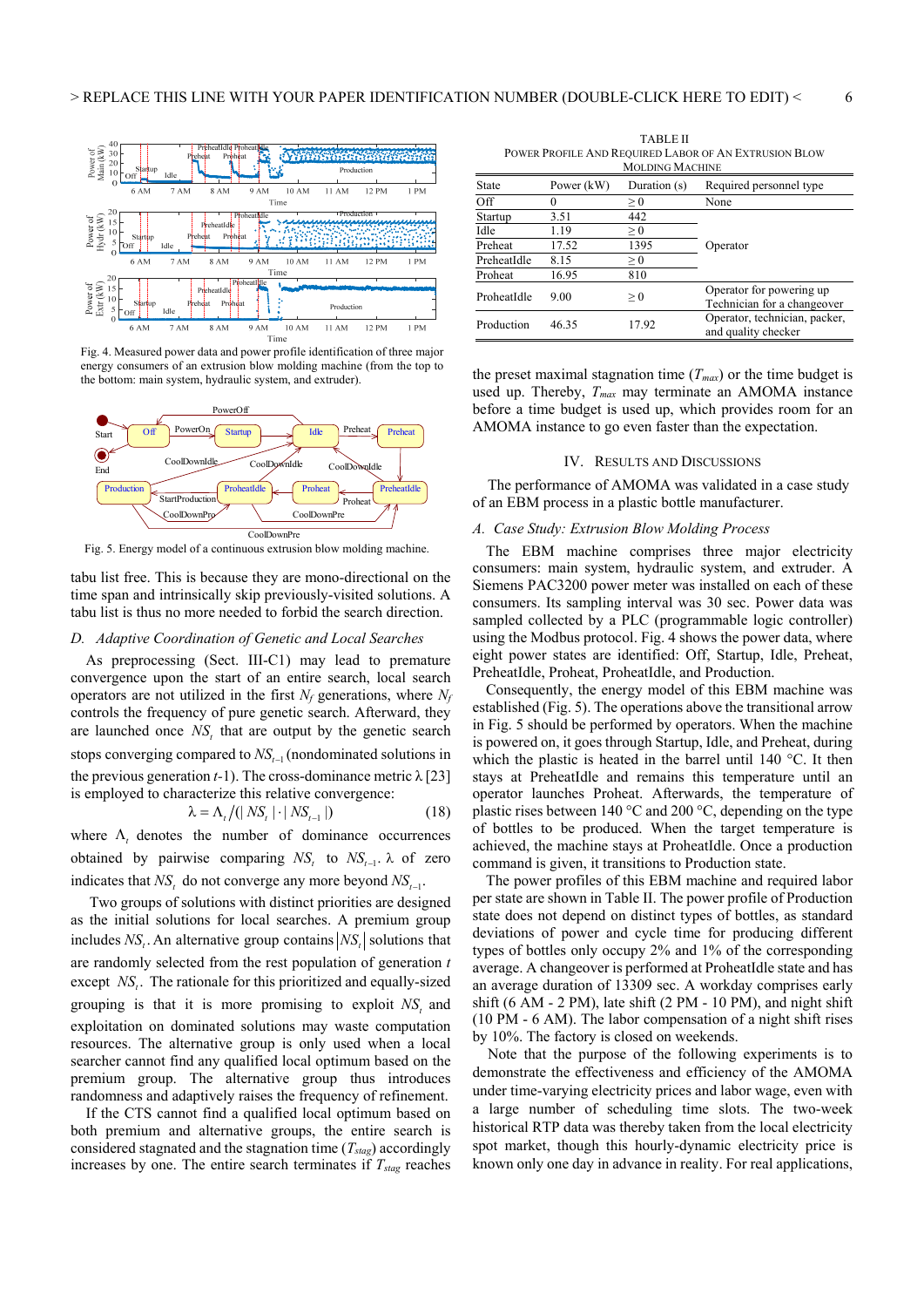

Fig. 6. Parametric sensitivity of the two proposed tabu searches (CTS and DTS) in convergence and diversity. A higher convergence rate and a lower diversity rate indicate superior Pareto front approximation.

the AMOMA can be used to produce a 24-h schedule under RTP. Artificial neural network (ANN)-based price forecasting may be used to enlarge the scheduling time span [24]. The scheduling time slot *δt* was set as 1 sec, leading to overall 1,209,600 *δt*. Overall 10 independent jobs remained to be processed, whose duration varies from 8960 sec (500 bottles) to 71,680 sec (4000 bottles).

### *B. Parameter Tuning of AMOMA*

 The AMOMA was run on a computer with Intel Core i5- 3470 @ 3.2 GHz and 8 G RAM. The time budget was fixed at 2 min for each run. While  $\Delta$  was employed to indicate the diversity driven by parameter vector  $\vec{p}$ , the metric  $\hat{\Gamma}(\vec{p})$  was used to measure the convergence steered by *p*  $\overline{\phantom{a}}$ :

$$
\overrightarrow{\mathrm{T}(\overrightarrow{p})} = |NS^*(\overrightarrow{p})| / |NS(\overrightarrow{p})|
$$
 (19)

where  $NS^*(\vec{p})$  is the global approximation set (dominationbased aggregation of all nondominated solutions) contributed  $\overrightarrow{a}$ by  $\vec{p}$ , and *NS*( $\vec{p}$ ) are nondominated solutions produced by  $\vec{p}$ . *p*  $\tilde{=}$ is (population size, crossover rate, mutation rate) in tuning exploration and one of  $S_{ts}$ ,  $N_f$ , and  $T_{max}$  in turning exploitation. The AMOMA with each  $p$  was independently run 50 times.

 The NSGA-II was tuned for stronger convergence, without local searches. Following the tuning guidance in Sect. III-B, three promising levels for population size, crossover rate, and mutation rate were set as (100, 500, 1000), (0.7, 0.8, 0.9), and (0.1, 0.2, 0.3), respectively. Consequently, (1000, 0.9, 0.2) was selected due to its strongest convergence  $($  $\Upsilon$  was 16% compared to others between 0 and 11%).

 Both CTS and DTS were further tuned for higher convergence and preserved diversity, with the former tuned NSGA-II. As indicated in Fig. 6a, the variation of  $S_{ts}$  within 1 h has little impact on both convergence and diversity. This is because the smallest time granule of electricity prices and labor wages is 1 h, such that a search step smaller than 1 h cannot enable finer exploitation in the solution space. The  $S_{ts}$  was thus set to 1 h to speed up exploitation without affecting the convergence and diversity. As shown in Fig. 6b, the pure

TABLE III PERFORMANCE COMPARISON (MEAN **±** STANDARD DEVIATION) OF SEVEN ALGORITHMS IN FIFTY RUNS USING THE EMPIRICAL DATA

| ALUUNIIIIMIS IN I II I I INUNS USINU IIIL LIMI INICAL DATA |                  |                 |                 |  |  |
|------------------------------------------------------------|------------------|-----------------|-----------------|--|--|
| Algorithm                                                  | $NS ^{a}$        | $\mathbf{v}^b$  | $\Lambda^c$     |  |  |
| <b>AMOMA</b>                                               | $10.28 \pm 5.09$ | $0.33 \pm 0.16$ | $0.88 \pm 0.56$ |  |  |
| NSGA-II                                                    | $14.04 \pm 2.51$ | $0.05 \pm 0.02$ | $3.56 \pm 0.35$ |  |  |
| GRASP                                                      | $6.32 \pm 1.82$  | $0.14 \pm 0.09$ | $0.60 \pm 0.35$ |  |  |
| MA-C                                                       | $3.38 \pm 0.67$  | $0.06 \pm 0.02$ | $0.90 \pm 0.49$ |  |  |
| $MA-D$                                                     | $9.28 \pm 4.29$  | $0.18 \pm 0.10$ | $0.87 \pm 0.65$ |  |  |
| AMOMA-N                                                    | $9.76 \pm 5.37$  | $0.18 \pm 0.12$ | $0.87 \pm 0.82$ |  |  |
| AMOMA-E                                                    | $3.08 \pm 1.73$  | $0.06 \pm 0.03$ | $0.30 \pm 0.22$ |  |  |

 $|NS|^a$ : number of nondominated solutions,  $\Upsilon^b$ : convergence,  $\Delta^c$ : diversity

exploration in the first  $N_f$  generations moderately influences the diversity, while it has little impact on the convergence. This is explained by the global search characteristic of NSGA-II, such that it cannot guarantee exploitation in a potential region of a solution space to improve the convergence.  $N_f$  was thereby set to 2 to introduce local searches as early as possible while preserving the diversity. As implied in Fig. 6c, the convergence and diversity are sensitive to *Tmax* and whether to go on upon stagnation. This reveals that the joint exploration and exploitation of the proposed AMOMA can effectively prevent premature convergence. Therefore, *Tmax* was set to 7 in order to achieve superior levels in both convergence and diversity without having to terminate the search too early or too late.

### *C. Scheduling of an Extrusion Blow Molding Process*

*1) Benchmark:* Using the empirical data (Sect. IV-A) and tuned configurations (Sect. IV-B), the AMOMA was compared with NSGA-II [15], GRASP (greedy randomized adaptive search procedure) [25], MA-C (hybrid of NSGA-II and CTS), MA-D (hybrid of NSGA-II and DTS), AMOMA-N (AMOMA which only exploits nondominated solutions), and AMOMA-E (AMOMA which optimizes toward *TEC* and *Cmax*).

NSGA-II, MA-C, MA-D, AMOMA-N, and AMOMA-E remained the corresponding configurations and time budget for AMOMA. In the construction phase of GRASP, a solution was constructed by iteratively building a restricted candidate list (RCL) and randomly selecting a job for this solution. In the local search phase of GRASP, CTS and DTS were sequentially used as in AMOMA. The parameter *α* ("*α* percent" distant from the nondominated solutions) for building an RCL was tuned at 0:0.2:1. It was set as 1 with the highest  $\Upsilon$  (0.48), implying that full randomness effectively improved the convergence. Each algorithm was independently run 50 times.

The performance of an algorithm was evaluated in three dimensions: the number of nondominated solutions (|NS|), the convergence ( $\Upsilon$ ), and the diversity ( $\Delta$ ). Intermediate |NS| is preferred, because small |NS| provides insufficient trade-off insights and large |NS| causes problems on optimal selection. High  $\Upsilon$  and low  $\Delta$  are preferred, respectively.

As presented in Table III, the AMOMA is among the best in |NS|, the best in convergence, and moderate in diversity. NSGA-II has the worst convergence by achieving the largest |NS| and smallest Y. Its diversity is also the worst, indicating that it is incapable to evenly diversify the convergence introduced by dispatching rules in the initial population. This highlights the need for exploitation. The relatively small  $|NS|$  of GRASP indicates its limitation in producing a set of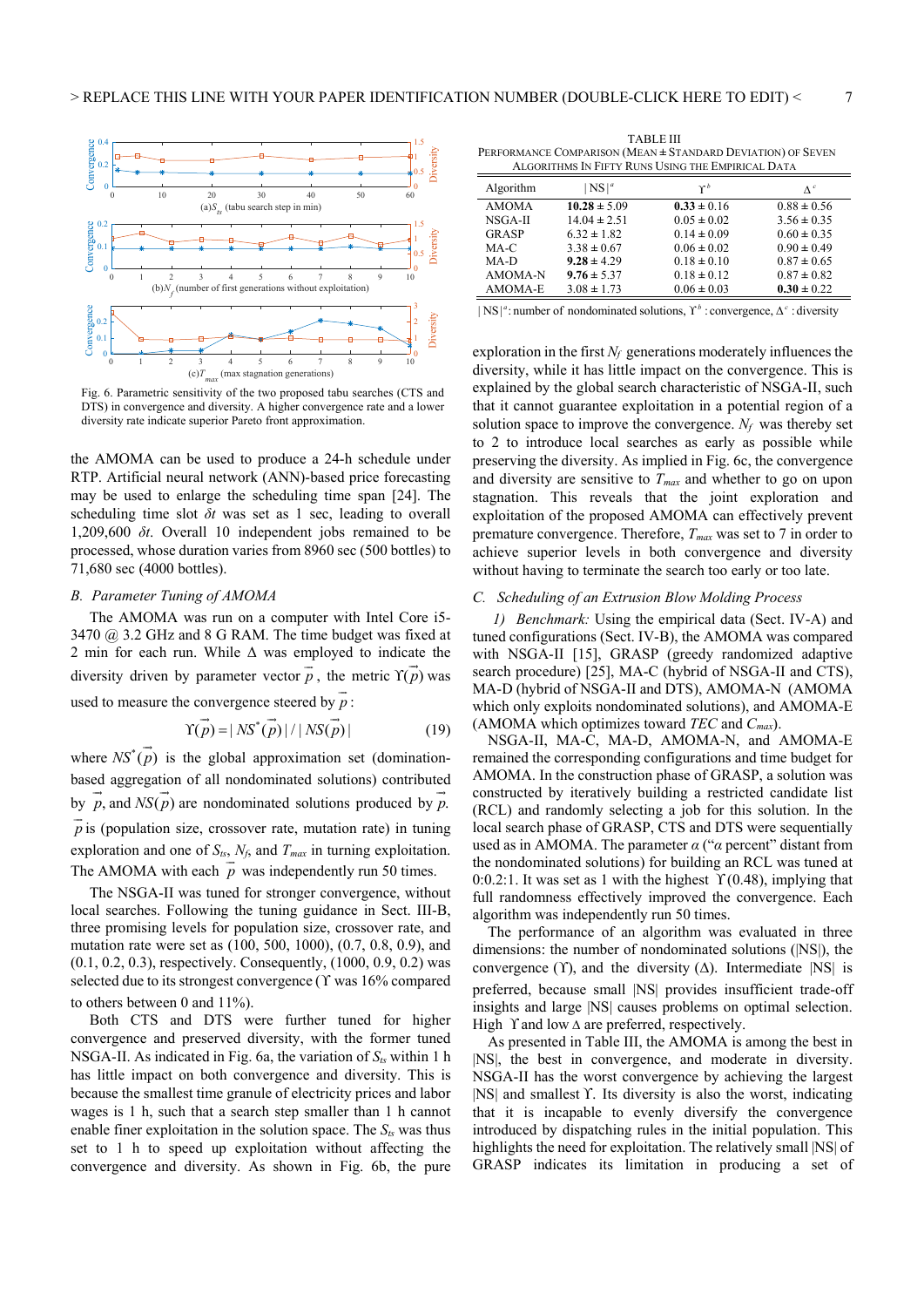



0

0 2 4 6 8 10 12 14 16

nondominated solutions, compared to the population-based AMOMA which better fits MOPs. The small |NS| of MA-C underlines the need of DTS to diversify the biased convergence introduced by the CTS. Pure CTS in MA-C cannot effectively enhance convergence. It needs the assist of DTS in diversity preservation to achieve comparable convergence of AMOMA. Although diversity preservation of DTS in MAC-D effectively strengthens the convergence compared to NSGA-II and MA-C, a lack of convergence enhancement measures prevents MA-D from achieving comparable convergence of AMOMA. The convergence of AMOMA-N (Table III) is nearly halved by exploiting only nondominated solutions (premium group). This emphasizes the contribution of the prioritized grouping strategy in AMOMA for convergence enhancement, where the alternative group introduces randomness for the search to escape a local optimum. The smallest  $|NS|$  and low  $\Upsilon$  of AMOMA-E reveal its incapability in minimizing *TC* due to its ignorance of *TLC*.

*2) Trade-off Analysis:* Fig. 7 shows the PF approximations of the best runs of AMOMA, NSGA-II, GRASP, and AMOMA-E regarding convergence, and a solution given by a genetic algorithm (GA) which optimizes toward *TEC*. Compared to NSGA-II, AMOMA is significantly more effective in reducing *Cmax* while maintaining the large range of *TC*. The nearly constant large *Cmax* of the solutions provided by NSGA-II implies its weak convergence for this proposed problem. It attempts to evidently shift production jobs over time to search for the minimization potential of *TC*. Consequently, despite its similar *TC* range compared to the AMOMA, this is evidently compensated by the prolonged *Cmax.*

Although the PF approximations of GRASP and AMOMA-E are partially analogous to that of AMOMA, AMOMA remains superior in the entire range of *TC* (Fig. 7). An observation in the approximation set of AMOMA is that a slight prolongation of a short *Cmax* (by 0.5%) can dramatically reduce *TC* (by 4%). However, a further decrease in *TC* (by 1%) has to be compromised by a significant rise in *Cmax* (by 33%). This is because jobs tend to go across weekends to search for more economical periods when *Cmax* rises. Nonetheless, the significantly raised time flexibility does not induce



Fig. 11. Convergence, diversity, and survival rate of an AMOMA instance.

corresponding evident reduction in *TC*, since the RTP data is hourly dynamic but daily similar on weekdays and *TLC* dominants *TEC* in this case study.

The single solution provided by the GA is far away from the approximation set of AMOMA (Fig. 7). This proves that the existing energy-aware scheduling methods cannot optimize *TC* and *Cmax*, which are important production metrics. Such a poor result is explained by two reasons. Firstly, analogous to the NSGA-II, the GA focuses on the global search without any guarantee on exploitation in the solution space. Secondly, the total labor cost cannot be explicitly minimized in this GA, such that the *TC* cannot be efficiently minimized, though this GA enlarges the *Cmax* to search for more *TC* minimization potential.

The trade-off relationship of *TEC* and *TLC* is sketched in Fig. 8, which was obtained by setting objectives as *TEC* and *TLC*. A slight decrease in *TEC* from 228 to 224 euro (2%) can lead to an obvious increase in *TLC* from 8.6 to 9.3 thousand euro (8%). This could be because *TEC* is evidently smaller than *TLC* in this case study. Consequently, *TLC* is more sensitive to production load shifting over time, compared to *TEC*. This again highlights the economic necessity to jointly consider energy and labor in production load shifting.

*3) Adaptation Behavior:* The AMOMA will be proven to have a synergistic and adaptive balance between exploration and exploitation. Fig. 9 demonstrates the dynamic percentage of AMOMA operators in producing nondominated solutions in an AMOMA search. Genetic search operators (memeintegrated initialization, crossover, and mutation) retain full occupation in the first four generations. Afterward, local search operators (CTS and DTS) dominate while crossover remains a portion of zero. This reveals that exploration and exploitation stay strong and weak in the early stage of a search, respectively, and vice versa in the late stage. In the early stage, potential regions have to be extensively explored. In the late stage, these potential regions should be extensively exploited before terminating the entire search. This reasoning is further demonstrated in Fig. 10. The CPU time is evenly shared among genetic search and two local searches that are applied to two groups, respectively. This exhibits the balanced intensity of different operators. The search makes increasing and full use of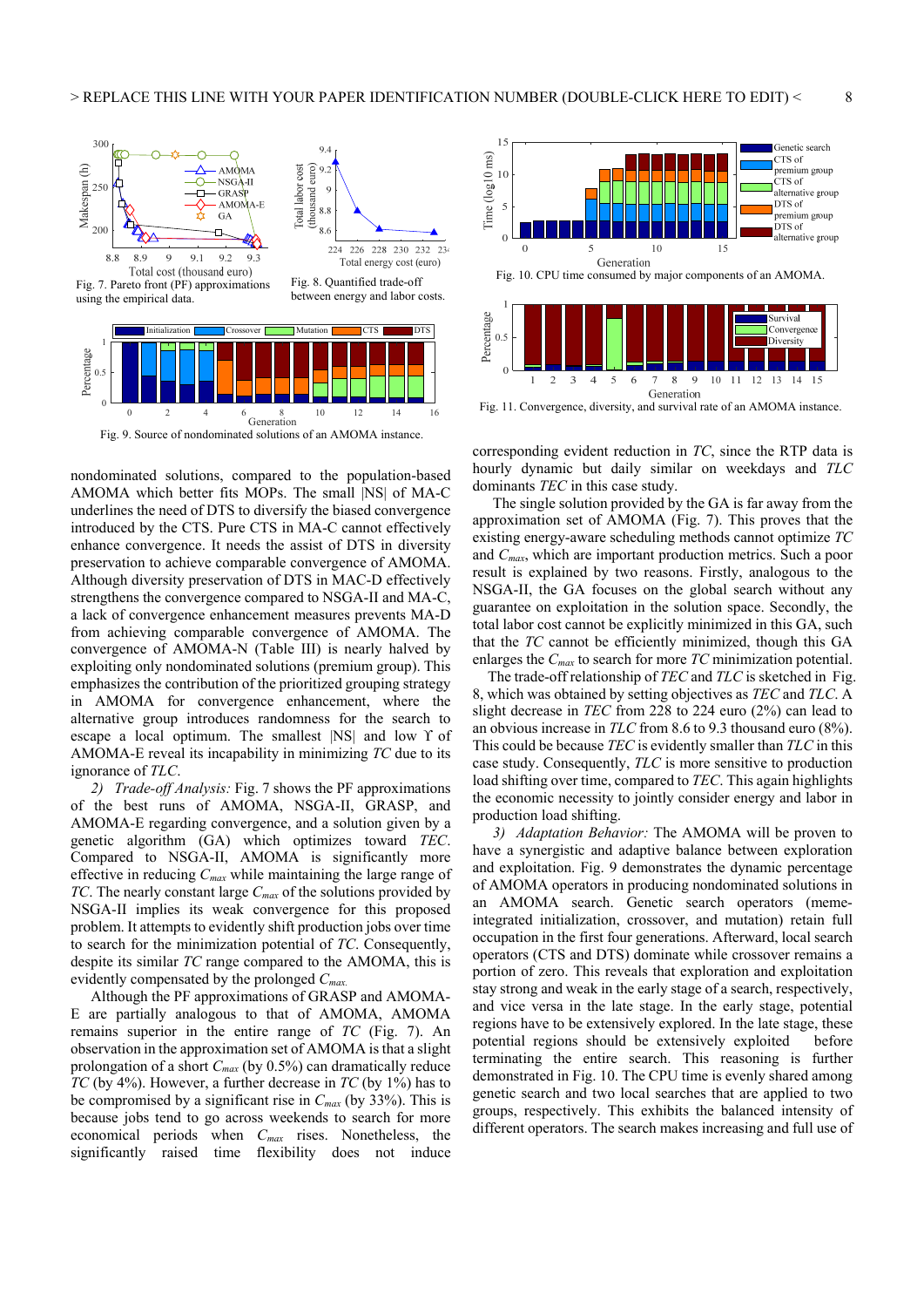

diversity, and survival rates over 50

exploitation in generations 5-7 and 8-15, respectively. This shows the adaptation behavior of AMOMA.

Inspired by the cross-dominance metric  $\lambda$  [23], the crossnondominance and equality metrics are introduced to measure the diversity and survival of  $NS$ , compared with  $NS$ <sub>t-1</sub>. Crossnondominance indicates the nondominance between solutions that have at least one different objective value. Equality means that two solutions are equal in all objective values. Fig. 11 presents a dynamic change of these metrics in an AMOMA instance. Throughout the search, the diversity remains high and the survival rate steadily rises. This implies that the premature convergence is avoided in AMOMA. Conversely, the convergence rate varies a lot. It is slightly contributed by the genetic search in generations 1-4 (0-3%), and is significantly contributed by the CTS in generation 5 (77%). It gradually reduces after generation 6 until falling to zero in generation 9 and remaining zero in generations 10-15. The single peak of convergence demonstrates the deepest descent local search property of CTS, which contributes to the fast convergence.

 Fig. 12 further presents the average convergence, diversity, and survival rates over these 50 independent AMOMA instances. Note that the number of generations varies between 11 and 40 in these 50 runs, due to the self-adaptive termination criterion of AMOMA (Sect. III-D). Therefore, the calculation of average rates between generations 11 and 40 only considers the runs that has the corresponding generation number. As clearly exhibited by Fig. 12, the convergence curve nearly gets saturated even for the smallest generation number (11). This indicates the fast convergence of AMOMA within only 2 min, satisfying industrial DR's or production scheduling's requirement of fast and high-quality decision making. Besides, the peak average convergence rate at around generation 5 exhibits that the premature convergence can be generally avoided. The average trends of these three rates comply with these shown in Fig. 11. This implies that the former analyzed adaptation behavior of AMOMA is representative.

*4) Economic Sensitivity:* In the former case study, *TEC* is dominated by *TLC* and production is not allowed on weekends. Two other cases were assumed by scaling the power of EBM machine: *TEC* is comparable to *TLC* (power scale was 50) and *TEC* dominates *TLC* (power scale was 1000). Each case had two scenarios: enabled and disabled weekend production. The AMOMA with the former configuration was repeated 50 times for each scenario. The normalized range of *TC* and *Cmax* of an approximation set was obtained by Eqs. (20-21), respectively:

$$
r(TC) = \frac{\left[\max(TC) - \min(TC)\right]}{\max(TC)}
$$
 (20)

$$
r(C_{\text{max}}) = \left[\max(C_{\text{max}}) - \min(C_{\text{max}})\right] / \min(C_{\text{max}}) \tag{21}
$$

where *r*(*TC*) characterizes the maximal *TC* reduction potential of AMOMA given a 2-min time budget, and *r*(*Cmax*) measures



Fig. 13. Statistical reduction potential of *TC* and prolongation trend of *Cmax* (mean and standard deviation) in three scenarios (<<: *TEC* is dominated by

the maximal prolongation rate of *Cma*x that has to be compensated to achieve this *r*(*TC*).

As indicated by Fig. 13a, the option of weekend production impacts *r*(*TC*). If it is enabled, *r*(*TC*) remains a relatively high level and is nearly insensitive to the proportion of *TEC* and *TLC*. This is because weekends provide the AMOMA more periods with lower electricity prices to optimize *TC* considering the trade-off between *TEC* and *TLC*. When weekend production is disabled, *r*(*TC*) increases with the rising share of *TEC* in *TC*  (Fig. 13a). This is explained by the higher-priced periods on weekdays, such that the increasing portion of *TEC* in *TC* makes *r*(*TC*) much more sensitive to load shifting over time.

Fig. 13b demonstrates that if *TEC* does not dominate *TLC*, *r(TC)* stays constant regardless of weekend production. This implies that if the share of *TEC* is not significant, the *Cmax* will increase by about 120% and 40% to achieve the *TC* reduction ratio in Fig. 13a with and without weekend production, respectively. If *TEC* dominates *TLC*, *r(TC)* without weekend production slightly grows, as higher time flexibility is needed for more lower-priced periods to reduce the dominant *TEC* and thus *TC*; comparatively, *r(TC)* with weekend production moderately drops with a larger variation, implying that the major *TEC* portion in *TC* and the increased lower-pricing periods reduce the *Cmax* prolongation for *TC* minimization despite the rising variation.

#### *D. Generalization of the Proposed Scheduling Method*

Although this paper focuses on single-machine scheduling, the proposed method to model and integrate energy and laborawareness in conventional production scheduling algorithms can be easily extended to other shop floor configurations. The following experiment takes the partial flexible job shop (PFJS), one of the most complex shop floor configurations, as an illustration of such an extension.

In this experiment, the  $8 \times 8 \times 27$  (number of machines  $\times$ number of jobs  $\times$  number of operations) PFJS scheduling problem instance was taken from the common benchmark instance set [26]. The energy and labor data remained these in the previous experiment. Five objectives were involved: *Cmax*, *TEC*, *TLC*, maximum workload (*MWL*), and total workload (*TWL*). Compared to the previous experiment, the calculation of *Cmax*, *TEC* and *TLC* considered the aggregation effect of multiple machines. *MWL* indicates the maximum work time spent on any of the involved machines. *TWL* measures the total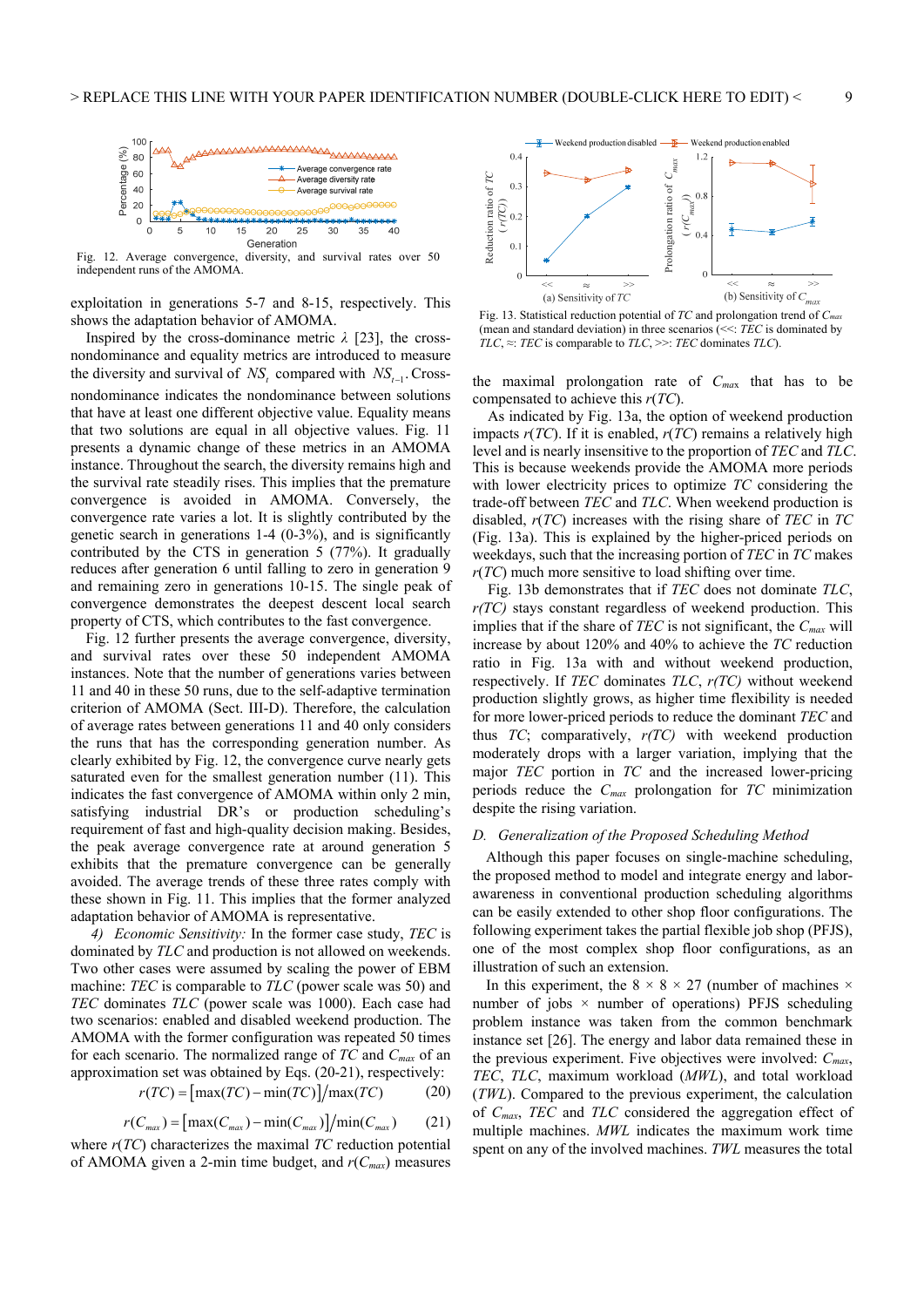

Fig. 14. Quantified relation among the makespan, the total energy cost, the total labor cost, the maximum workload, and the total work load for the energy- and labor-aware production scheduling of multiple machines under

work time of all machines. NSGA-III [27] was taken as the genetic search-based exploration due to the number of objectives larger than 3. The time budget was 3 min.

Fig. 14 demonstrates the obtained nondominated solutions on the parallel coordinates with their normalized objective values. In this plot, a curve across the 5 objectives represents a nondominated solution. The superposition of all curves reveals the relation among these 5 objectives. As exhibited in Fig. 14, *Cmax* strongly conflicts with *TEC*, which complies with the relation quantified in the previous experiment. This is analogously explained by the shift effect of this scheduling method on the time horizon, such that longer free durations are created to search for the lower-priced periods for *TEC* minimization. Similar to the observation in Fig. 8, *TEC* shows a trade-off relation with *TLC* in Fig. 14, though this relation is relatively weak. This is analogously due to the contradicted electricity prices and labor wage over time. Due to the high values of *Cmax* in many nondominated solutions, it could be inferred that the trade-off between *Cmax* and *TC* also remains. *TLC* has a notable trade-off relation with *MWL* (Fig. 14). If *MWL* is reduced, jobs are more evenly distributed on machines, such that more labor shifts are likely to be triggered resulting increased *TLC*. Conversely, if *MWL* rises, the work load and labor shifts are more concentrated on a machine, such that less labor shifts and lower *TLC* are incurred. Nevertheless, *MWL* and *TWL* have a nearly harmonious relation (Fig. 14). The lower ranges of *TEC* and *TLC* additionally demonstrates the effectiveness of the proposed energy- and labor-aware scheduling method in simultaneous minimization of both cost parts while considering their trade-off relation.

### V. SCHEDULING CONCLUSION

This paper presented a multiobjective energy- and laboraware production scheduling model under real-time electricity pricing, and AMOMA to solve this model. This model minimizes makespan and joint energy and labor cost under constraints of price-aware energy consumption, labor, job, changeover, and machine. As two local search operators for convergence enhancement and diversity preservation, respectively, CTS and DTS were reactively launched upon a cross-dominance-based convergence rate of zero. Besides a premium group for local searches, an ordinary group was used to raise the refinement frequency when no qualified local optimum was found from the former group. This prioritized grouping strategy was demonstrated to evidently strengthen convergence. With only a 2-min time budget and an ordinary computer, an AMOMA instance could stop even earlier, comparing the monitored and maximal stagnation times. Through a case study of an extrusion blow molding machine and extensive performance comparison with existing algorithms, these hybridization and adaptation measures were proven effective to achieve fast Pareto front convergence without deteriorating the diversity. The generalization of this scheduling method was further demonstrated in a multimachine shop floor configuration. The further work will investigate the large-scale optimization regarding the number of time slots, jobs, operations, machines, and human workers.

#### **REFERENCES**

- [1] T. Strasser, F. Andrén, J. Kathan, C. Cecati, C. Buccella, P. Siano, P. Leitão, G. Zhabelova, V. Vyatkin, P. Vrba, and V. Mařík, "A Review of Architectures and Concepts for Intelligence in Future Electric Energy Systems," *IEEE Transactions on Industrial Electronics,* vol. 62, no. 4, pp. 2424-2438, 2015.
- [2] L. Park, Y. Jang, S. Cho, and J. Kim, "Residential Demand Response for Renewable Energy Resources in Smart Grid Systems," *IEEE Transactions on Industrial Informatics,* vol. 13, no. 6, pp. 3165-3173, 2017.
- [3] N. G. Paterakis, O. Erdinç, A. G. Bakirtzis, and J. P. S. Catalão, "Optimal Household Appliances Scheduling Under Day-Ahead Pricing and Load-Shaping Demand Response Strategies," *IEEE Transactions on Industrial Informatics,* vol. 11, no. 6, pp. 1509-1519, 2015.
- [4] C. Gahm, F. Denz, M. Dirr, and A. Tuma, "Energy-efficient scheduling in manufacturing companies: A review and research framework,' *European Journal of Operational Research,* vol. 248, no. 3, pp. 744-757, 2016.
- [5] Y. M. Ding, S. H. Hong, and X. H. Li, "A Demand Response Energy Management Scheme for Industrial Facilities in Smart Grid," *IEEE Transactions on Industrial Informatics,* vol. 10, no. 4, pp. 2257-2269, 2014.
- [6] X. Gong, T. De Pessemier, W. Joseph, and L. Martens, "A generic method for energy-efficient and energy-cost-effective production at the unit process level," *Journal of Cleaner Production,* vol. 113, pp. 508-522, 2016.
- [7] V. V. Unhelkar, P. A. Lasota, Q. Tyroller, R. D. Buhai, L. Marceau, B. Deml, and J. A. Shah, "Human-Aware Robotic Assistant for Collaborative Assembly: Integrating Human Motion Prediction with Planning in Time," *IEEE Robotics and Automation Letters,* vol. PP, no. 99, pp. 1-1, 2018.
- [8] Y. Wang, and L. Li, "Time-of-use based electricity cost of manufacturing systems: Modeling and monotonicity analysis," *International Journal of Production Economics,* vol. 156, pp. 246-259, 2014.
- [9] Y. Wang, and L. Li, "Manufacturing profit maximization under timevarying electricity and labor pricing," *Computers & Industrial Engineering,* vol. 104, pp. 23-34, 2017.
- [10] X. Gong, M. Van der Wee, T. De Pessemier, S. Verbrugge, D. Colle, L. Martens, and W. Joseph, "Integrating labor awareness to energy-efficient production scheduling under real-time electricity pricing: An empirical study," *Journal of Cleaner Production,* vol. 168, pp. 239-253, 2017.
- [11] W.-a. Yang, Y. Guo, and W. Liao, "Multi-objective optimization of multipass face milling using particle swarm intelligence," *The International Journal of Advanced Manufacturing Technology,* vol. 56, no. 5, pp. 429- 443, 2011.
- [12] M. Gen, W. Zhang, L. Lin, and Y. Yun, "Recent advances in hybrid evolutionary algorithms for multiobjective manufacturing scheduling," *Computers & Industrial Engineering*, 2017.
- [13] M. L. Pinedo, "Gneral purpose procedures for deterministic scheduling," *Scheduling: theory, algorithms, and systems*, pp. 375-393: Springer International Publishing, 2016.
- [14] X. D. Xue, K. W. E. Cheng, T. W. Ng, and N. C. Cheung, "Multi-Objective Optimization Design of In-Wheel Switched Reluctance Motors